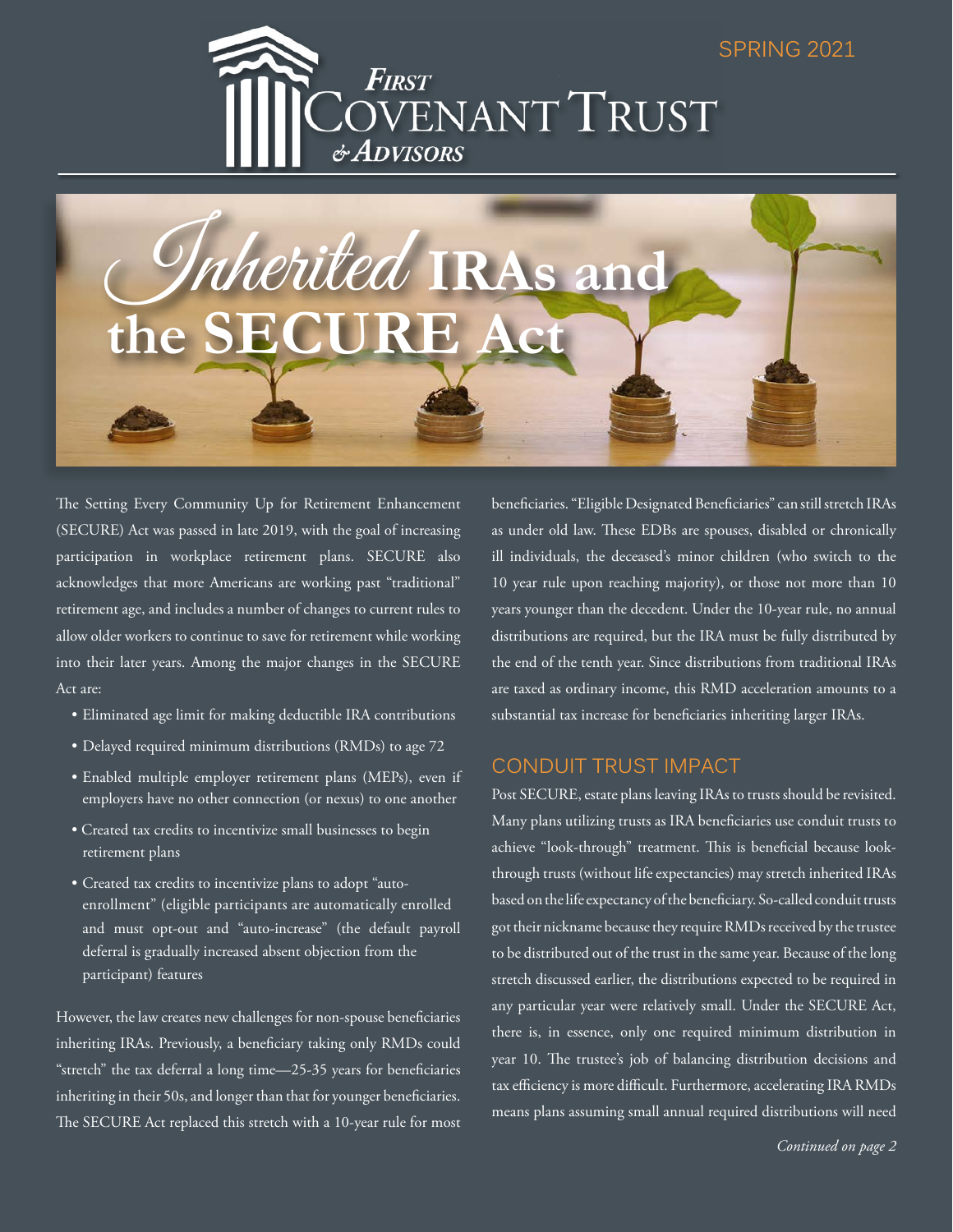#### *Continued from page 1*

to be revised. Accumulation trusts may need to be utilized instead, despite the increased taxes (due to the compressed trust income tax brackets) of retaining IRA distributions in trust.

#### PLANNING OPTIONS

New planning may help mitigate this tax impact for clients with larger IRAs. The tax increase for their beneficiaries can be significant because 1) taxes are accelerated and 2) larger RMDs push beneficiaries into higher income tax brackets. This is a "double whammy" of paying higher taxes sooner. There is no silver-bullet panacea, and planning is very fact-specific. A few possibilities are presented here.

- Make Roth conversions over time. Tax is paid on the amounts converted, but withdrawals from the Roth after that are tax free, eliminating the beneficiary's tax problem. The key is matching conversions to lower tax brackets. Often, the ideal timing for these conversions is between retirement and age 72. Clients in their 60s aren't subject to the 10% early withdrawal penalty, post-retirement income levels are lower, and lower tax brackets can be "filled" with conversion amounts.
- Convert to ILIT. IRA owners who are insurable take funds from a traditional IRA and fund a life insurance policy, preferably owned by an irrevocable life insurance trust (ILIT). If the right policy is purchased the premium can be variable. This allows flexible IRA withdrawals as part of a bracket management strategy. This works well for IRA owners with taxable estates, as death benefits of ILIT-owned policies are not included in the individual's taxable estate. Because these conversion/bracket management strategies take time, dying early results in higher income taxes (because there haven't been enough years to strategically empty a traditional retirement account). Using life insurance can replace funds lost to taxes as a result of an early demise.
- Accelerate non-spouse beneficiaries. This is helpful when the surviving spouse will have sufficient assets without the entire IRA. Some portion is left to non-spouse beneficiaries at the death of the first spouse. This effectively creates a 20-year stretch, and should lower overall taxes in a couple of ways: First, spreading income over more tax returns more fully utilizes lower

 brackets. Second, non-spouse beneficiaries may withdraw funds in smaller tranches, which minimizes "spikes" in a beneficiary's marginal tax rate.

- Add beneficiaries. More beneficiaries means more tax returns for RMDs to be spread across, lowering overall taxes. The tax-tail should not wag the dog, but if a plan includes a number of beneficiaries, include those people as beneficiaries of retirement accounts. One way to achieve this is through a multigenerational "sprinkle" or "spray" trust, allowing a trustee to manage distributions tax-efficiently.
- Name charities. For the charitably inclined, make charitable gifts directly from your IRA. A variation on this, which includes both charitable and non-charitable beneficiaries, is to leave the IRA to a charitable remainder trust. The charitable trust withdraws from the IRA tax free, pays a stream of income to non-charitable beneficiaries (either based on a lifetime or a term of years) and distributes the remainder to charity. This strategy is best when other assets may be used by the non-charitable beneficiaries in the event of a significant expense. Unlike with many trusts, the trustee of the charitable trust cannot make additional discretionary distributions to a non-charitable beneficiary, regardless of need.



*Virginia Groover is First Covenant's fiduciary accountant. She graduated from ETSU with a Masters in Accountancy.*

# NEWS FROM OUR TEAM



Congrats to Dee Ann Lechner, who received her Accredited Trust Operations Professional certification. This certification is industryfocused, covering fiduciary practices, trust operations and audit preparation.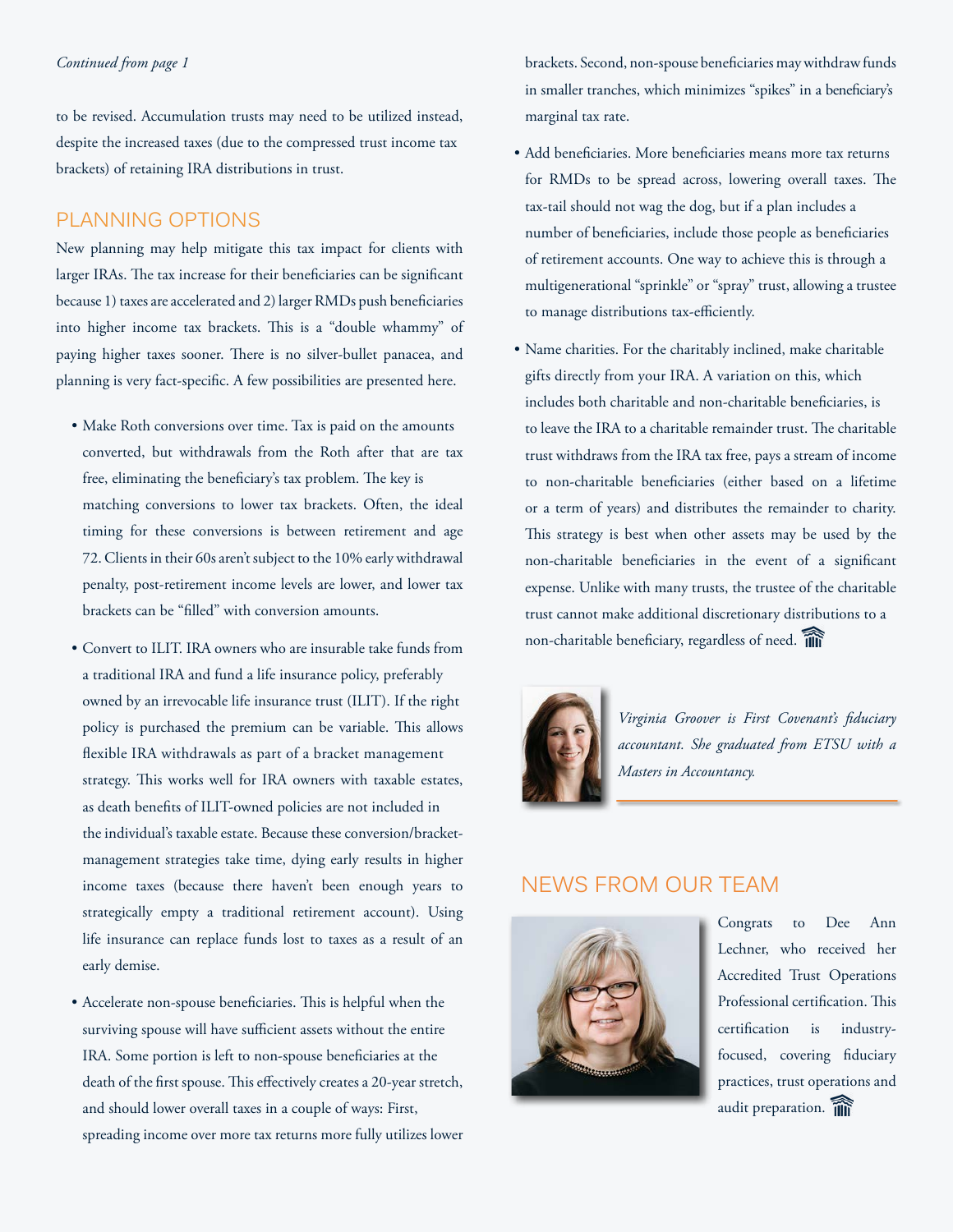

## PART 2: CONTINUITY

In the last issue, we began a series designed to answer this question. Using a professional fiduciary is not always the right fit, but doing so can bring a lot of value to the table more often than one may think, and for reasons you may not have considered. The last article highlighted the value a team of professionals with education and experience in fields related to trust administration can bring, relative to even the best individual. This installment focuses on the ability of an entity, which is not subject to the foibles of the human condition, to provide continuous service as trustee.

For any trust, but especially with respect to dynasty trusts, an entity as trustee ensures continuity of the trustee function. Any individual, even if young, could vacate the office due to death or incapacity on any given day. Even if an individual serves well over a long tenure, there is less likelihood that future individual trustees will also do a good job. Just as many small businesses fail in the third generation because of changes in family dynamics, so can trusteeship fail in future generations because the wrong person takes hold of the reigns. Contrast this with a corporate entity where systems and processes are in place for safeguarding that a corporate trustee will continue to perform its duties into the future, regardless of the health of any particular individual. Among the things providing this continuity are internal overlap of personnel over the years/generations. Given the environment of liability in which the trustee works, the entity has incentive to invest in the training and education of the persons working as members of its team. This stems not from any one trust, but because a corporate trustee is working in trust administration daily—thus the threat of liability from unrelated trusts provides (in the aggregate) a benefit to these and all trusts administered by the corporate trustee.

If you are designing trusts that are anything but short-term, consider the benefit of ensuring the stability in the office of trustee that only a corporate trustee can bring.



Game of Thrones captured the attention of millions around the globe. Even if you haven't watched the series, I want to share with you a great lesson hidden in this eventful tale: estate planning (and lack thereof). Estate planning could have changed the outcome of the entire story. Ned Stark had an "illegitimate" son, Jon Snow, who was actually adopted by Ned in secret. However, because Ned passed away before revealing this secret, Jon's illegitimacy disqualified him as heir to the throne. If Ned and his wife, Catelyn, had thought to do some estate planning, naming Jon as a descendant would have prevented many of the tragedies and hardships that fell upon the Starks. Catelyn attempted some planning by making a verbal agreement with Brienne of Tarth to protect their four under-age children in the event of their death. Unfortunately, the children were never informed of this, nor had they met Brienne. Thus, when Ned and Catelyn passed away, another avoidable hardship struck: the children thought they had no one to look after them. As time passed, Brienne found the children and tried to explain she took an oath to protect them. However, the children, having been traumatized by losing their family and being separated, are scared and skeptical of Brienne. If the Starks had thought about estate planning, Jon could have kept the kingdoms at peace and his family together during his reign. Some simple estate planning can go a long way!

*First Covenant's Account Manager Candace Smith* 

*serves as the first point of contact for clients. She helps to manage client and beneficiary expenses, administer estates and trusts, secure homes, and coordinates distributions and sales.*